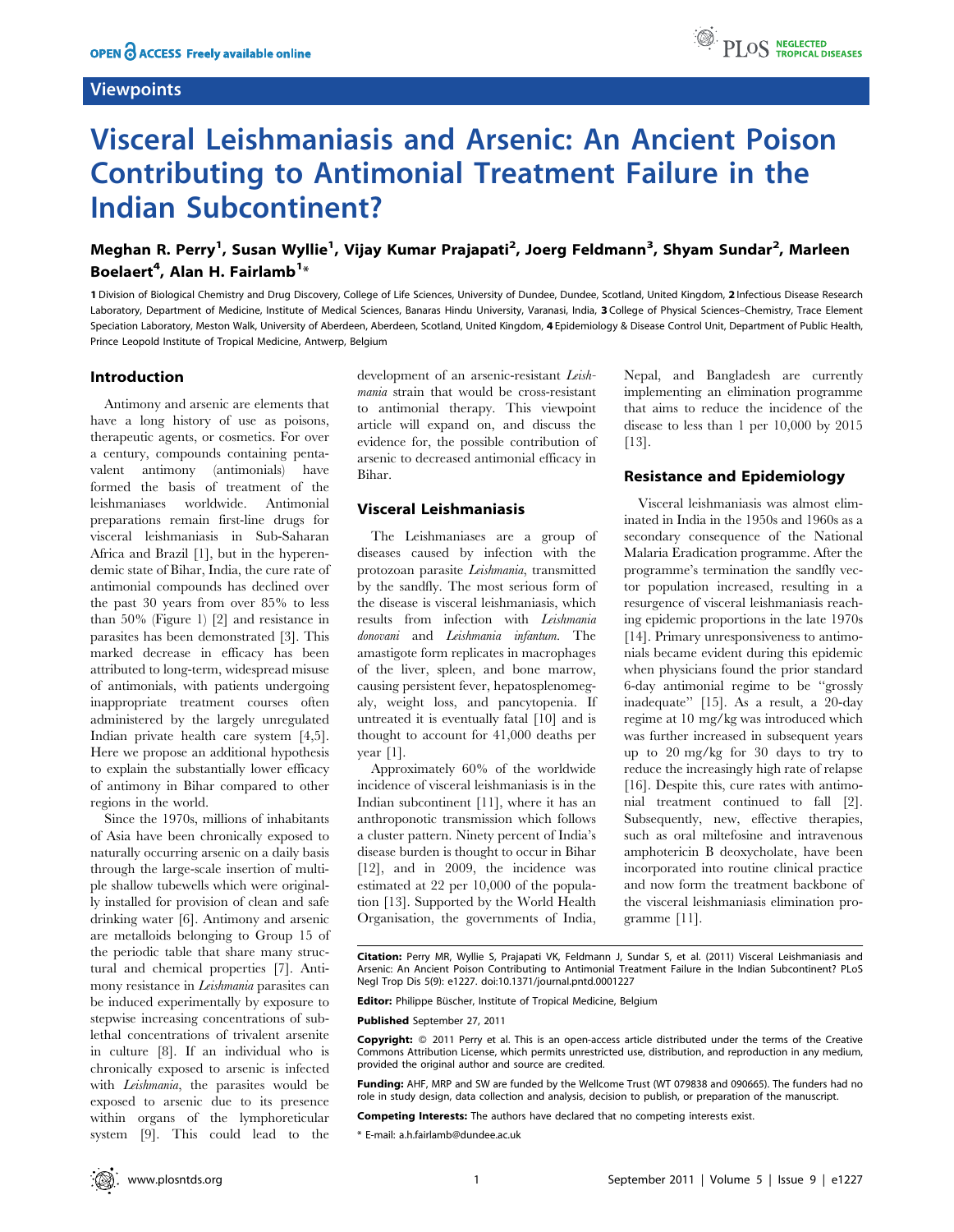

Figure 1. Results of consecutive clinical studies of antimonials at 20 mg/kg dosing in Bihar, India. Graph drawn from data presented in tabular form in a systematic review of clinical trials done in India between 1980 and 2004 [2]. Doses received are indicated in the figure key. Linear regression correlation coefficient =  $-0.831$ . doi:10.1371/journal.pntd.0001227.g001

The emergence of decreased antimonial efficacy within the epidemic occurred in the years directly following the large-scale insertion of shallow tubewells across Asia in the early 1970s. The natural occurrence of high levels of arsenic in the groundwater accessed by many of these tubewells was only discovered in Bihar in 2002 [17], although it is believed to have been present since the tubewells were inserted [6]. This late finding came despite Bihar's close geographic proximity to West Bengal and Bangladesh, where the occurrence of mass arsenic poisoning was identified in the 1980s and 1990s, respectively [6]. By 2007 UNICEF had tested 66,623 tubewells in Bihar and found 28.9% had arsenic levels greater than the WHO standard of 10  $\mu$ g/L, affecting at least 7.2 million of the population [6].

The Indian subcontinent is the only place worldwide where endemic visceral leishmaniasis and significant arsenic contamination of the groundwater co-exist [6], and it is from Bihar and Nepal that the highest rates of antimonial treatment failures are found [4,18]. In the map of Bihar in Figure 2, the available information from journals, websites, and published databases on the incidence of visceral leishmaniasis, antimonial resistance, and arsenic contamination of the groundwater has been collated. This epidemiological data must be interpreted in the context of an estimated 73%–90% under-reporting of visceral leishmaniasis [19] and the incomplete analysis of tubewell water throughout Bihar. However, it does demonstrate 10 endemic VL districts where part of the population's consumption of water from arsenic contaminated tubewells could have resulted in the induction of antimonial resistance of Leishmania parasites through arsenic exposure via their human host. Our hypothesis has parallels with the subtherapeutic exposure of South American, South East Asian, and African populations to chloroquine through medicated salt in the 1950s and 1960s, which is thought to have contributed to the spread of chloroquine resistant malaria [20].

In the northern areas of Bihar there is less reported arsenic contamination of groundwater [6], but antimonial resistance is still present at high levels. Worker migration between districts is common in Bihar [21] and dissemination of resistant strains from areas of high level arsenic exposure along the Ganges to the north through clusters of dense visceral leishmaniasis incidence would account for this

epidemiological pattern. This is supported by known high rates of transmission [19], demonstrable superior fitness of clinical resistant strains [22], and long-term stability of resistant laboratory strains passaged in the absence of metalloid pressure [23,24].

In neighbouring Bangladesh, where minimal antimonial resistance has been reported, high-level arsenic contamination is mainly in the south of the country [6], whereas visceral leishmaniasis is mainly found in the north [25]. In other endemic countries such as Sudan and Brazil, where there is no reported arsenic contamination of the groundwater, efficacy rates are greater than 95% [1]. In Sudan and Brazil prevalent issues such as intermittent poor drug availability, low treatment compliance, and civil unrest could also have led to inadequate or interrupted treatment courses. The current thinking that drug misuse is solely responsible for the dramatic development of resistance in Bihar does not account for the presence of these same issues in countries where antimonials remain an effective treatment.

#### Resistance and Biochemistry

Chronic arsenic exposure through drinking water is associated with an increased mortality rate [26], particularly from cancer, cardiovascular diseases, and infections [27]. Arsenic exists in groundwater as arsenate  $(As^V)$  or arsenite  $(As^{III})$ , which, following ingestion, is metabolised in the liver via a series of reduction and subsequent oxidative methylation steps to methylarsonic acid and dimethylarsinic acid. The majority is excreted in those forms over subsequent days in the urine [28], but a small proportion accumulates in the skin, hair, and nails [28] mainly as  $As^{III}$  and  $As^{V}$  [29] and, significantly for this hypothesis, in the liver [9,30]. There are no data currently available in chronically arsenic exposed humans on arsenic levels in the spleen or bone marrow, the other organs where parasites reside in visceral leishmaniasis.

In the livers of laboratory animals, total arsenic levels (both methylated and inorganic forms) have been shown to be related to dose and duration of exposure. BALB/c mice orally dosed with  $150 \mu$ g of arsenite for 6 out of 7 days a week for a year show an almost 10-fold increase in total hepatic arsenic from  $<$ 0.5 mg/kg to  $\sim$ 4.5 mg/kg [30]. Comparable total hepatic arsenic contents, ranging from undetectable levels up to 6 mg/kg, were found in liver biopsies performed on a small cohort of 13 hepatomegalic patients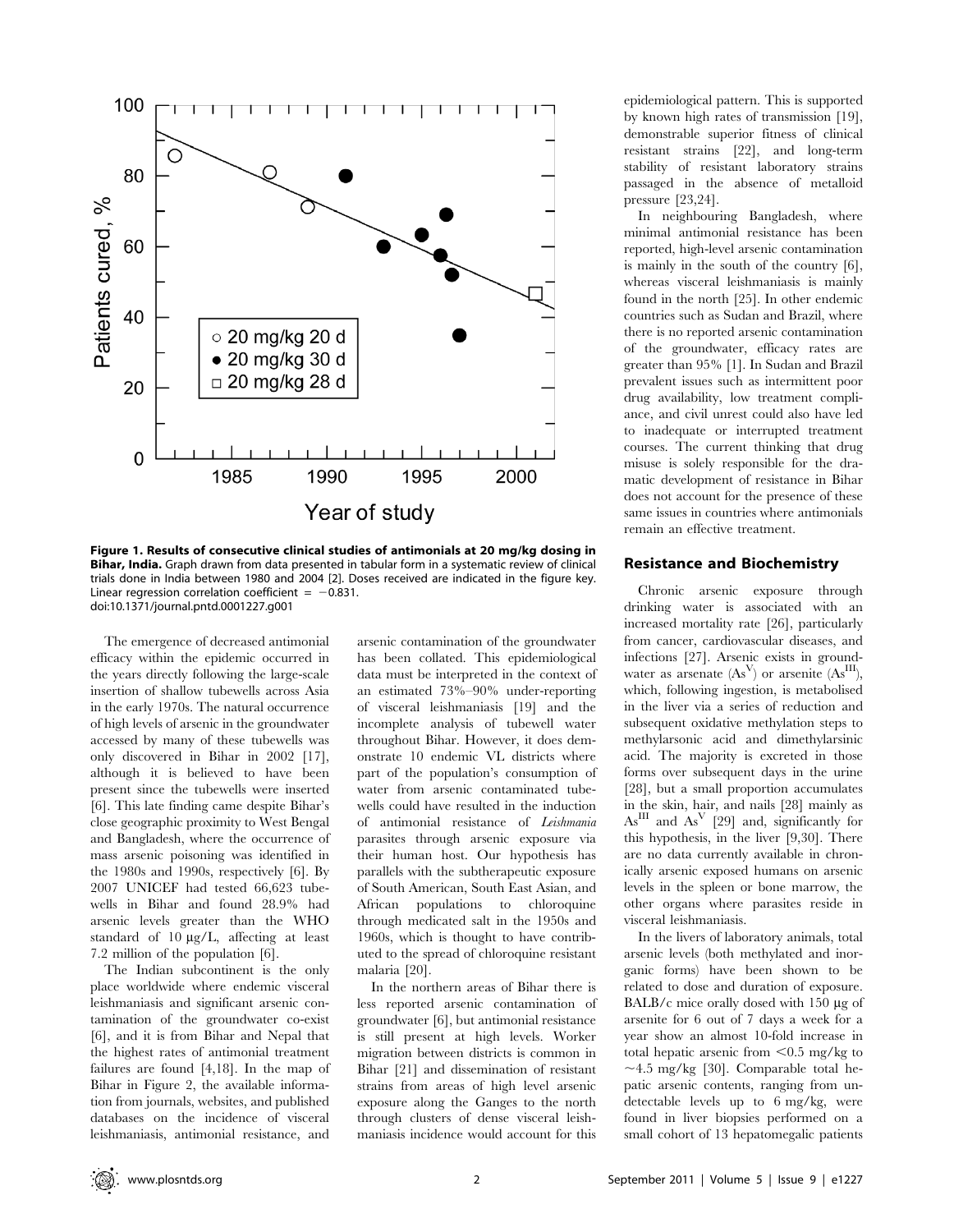

Figure 2. Map of Bihar showing district distribution of visceral leishmaniasis endemicity, antimonial resistance, and arsenic contamination of the groundwater. The map is based on published data [4,6,44-46] with additional data from http://www.indiawaterportal.org/ node/10925 and http://www.soesju.org/arsenic/groundwater\_bihar.htm, both last accessed 12/20/2010. Data for Muzaffarpur are from personal correspondence with Dr. Ashok Ghosh, A.N. College, Patna. doi:10.1371/journal.pntd.0001227.g002

from West Bengal, who had been environmentally exposed to arsenic levels of 220 to 2,000  $\mu$ g/L for 1 to 20 years [9].

Should arsenite levels in spleen, bone marrow, and liver macrophages be freely bioavailable and similar to total hepatic arsenic content, then it is theoretically possible that arsenite could kill Leishmania parasites and thus have a protective effect against infection. More likely, however, is that arsenic levels within macrophages of chronically arsenic exposed patients are sublethal, thus creating an environment where resistance can develop. Developing arsenical resistance through selective environmental exposure is a well-researched and established mechanism in microorganisms [31]. Since the incubation period of visceral leishmaniasis ranges from weeks to months [10], parasites could develop tolerance to arsenite by evolving resistance mechanisms that would also be effective against antimonial compounds when administered as treatment. Although there are no direct reports of uptake of arsenic into macrophages, it is plausible to assume that this does occur because pentavalent antimony is known to be taken up by macrophages [32] and both trivalent arsenic and antimony have be shown to be taken up, via aquaglyceroporin 9, by undifferentiated human leukaemia cells [33].

There has been extensive research on the mechanisms by which Leishmania parasites acquire resistance to antimonial preparations [4]. This research initially involved generation of antimonial-resistant strains through stepwise exposure of Leishmania parasites to arsenite in vitro in order to study an arsenite-thiol conjugate transporter PgpA [34], which was subsequently found to be an important vacuolar sequestration mechanism involved in Leishmania antimonial resistance [35]. Both arsenite and antimony have since been used to select resistance and many common mechanisms have been demonstrated [4] that have subsequently been identified in antimonial-resistant clinical isolates [36,37].

The full mechanism of action of antimony itself is incompletely understood. It is known to be active in its trivalent form [38], but is administered as a prodrug in pentavalent form and reduced either in the macrophage, in the amastigote, or both [4]. In a sensitive parasite lineage trivalent forms of arsenic and antimony accumulate within the parasite, but this accumulation is found to be reduced in resistant strains [39]. Both antimony and arsenic in their molecular form as antimonite  $(Sb(OH)_3)$  and arsenite  $(As(OH)_3)$ react with sulphydryl groups and are thought to be leishmanicidal through depletion and interference with the parasite's unique thiol system [38,40], which is dependent on the dithiol trypanothione. This system is responsible for maintaining the parasite's redox balance and thus its ability to defend against oxidative stress. In both laboratory and clinical-resistant parasite isolates an increase in protective thiols [39] and overexpression of associated enzymes has been reported [41].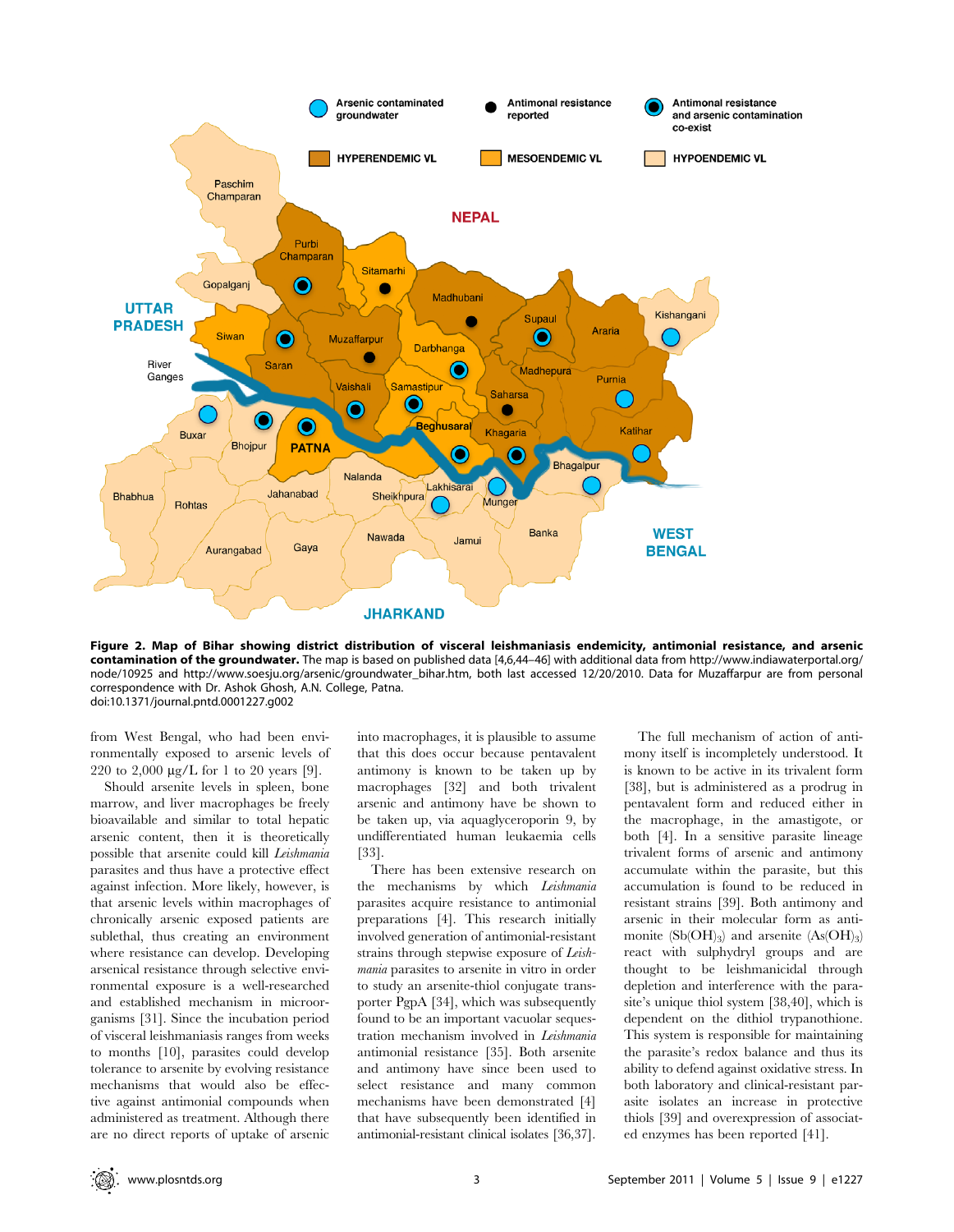#### Further Investigation

Establishing whether arsenic exposure could have contributed to antimonial resistance is a process that will require the integration of epidemiological, clinical, biological, and analytical chemistry data. Due to high levels of treatment failure antimonial compounds are no longer the first-line treatment in Bihar. Thus, assessment of resistance relies on retrospective clinical data or upon the analysis of clinical parasite isolates using in vitro assays. The latter can be an unreliable indication of clinical response [42] and produce variable results depending on the methods used [43]. Furthermore, if resistance is identified in a Leishmania clinical isolate it is

#### References

- 1. Guerin PJ, Olliaro P, Sundar S, Boelaert M, Croft SL, Desjeux P, Wasunna MK, Bryceson AD (2002) Visceral leishmaniasis: current status of control, diagnosis, and treatment, and a proposed research and development agenda. Lancet Infect Dis 2: 494–501.
- 2. Olliaro PL, Guerin PJ, Gerstl S, Haaskjold AA, Rottingen JA, Sundar S (2005) Treatment options for visceral leishmaniasis: a systematic review of clinical studies done in India, 1980-2004. Lancet Infect Dis 5: 763–774.
- 3. Lira R, Sundar S, Makharia A, Kenney R, Gam A, Saraiva E, Sacks D (1999) Evidence that the high incidence of treatment failures in Indian kala-azar is due to the emergence of antimonyresistant strains of Leishmania donovani. J Infect Dis 180: 564–567.
- 4. Croft SL, Sundar S, Fairlamb AH (2006) Drug resistance in Leishmaniasis. Clin Microbiol Rev 19: 111–126.
- 5. Hasker E, Singh SP, Malaviya P, Singh RP, Shankar R, Boelaert M, Sundar S (2010) Management of visceral leishmaniasis in rural primary health care services in Bihar, India. Trop Med Int Health 15: 55–62.
- 6. Ravenscroft P, Brammer H, Richards K (2009) Arsenic pollution: a global synthesis. Chichester: John Wiley & Sons. 588 p.
- 7. Yan S, Jin L, Sun H  $(2005)$  51Sb antimony in medicine. In: Gielen M, Tiekink ERT, eds. Metallotherapeutic drugs & metal-based diagnostic agents, The use of metals in medicine. pp 441–461.
- 8. Dey S, Papadopoulou B, Haimer A, Roy G, Grondin K, Dou D, Rosen BP, Ouellette M (1994) High level arsenite resistance in Leishmania tarentolae is mediated by an active extrusion system. Mol Biochem Parasitol 67: 49–57.
- 9. Mazumder DNG (2005) Effect of chronic intake of arsenic-contaminated water on liver. Toxicol Appl Pharmacol 206: 169–175.
- 10. Herwaldt BL (1999) Leishmaniasis. Lancet 354: 1191–1199.
- 11. Sundar S, Mondal D, Rijal S, Bhattacharya S, Ghalib H, Kroeger A, Boelaert M, Desjeux P, Richter-Airijoki H, Harms G (2008) Implementation research to support the initiative on the elimination of kala azar from Bangladesh, India and Nepal—the challenges for diagnosis and treatment. Trop Med Int Health 13: 2–5.
- 12. Singh RK, Pandey HP, Sundar S (2006) Visceral leishmaniasis (kala-azar): challenges ahead. Indian J Med Res 123: 331–344.
- 13. Mondal D, Singh SP, Kumar N, Joshi A, Sundar S, Das P, Siddhivinayak H, Kroeger A, Boelaert M (2009) Visceral leishmaniasis elimination programme in India, Bangladesh, and

not currently possible to determine whether this is due to prior arsenic or antimonial exposure via the patient or whether this was transmitted from a prior human host. We hope to be able to demonstrate proof of concept in the laboratory using in vitro systems and through exposing L. donovani infected laboratory animals to environmentally relevant levels of arsenic in their drinking water. This laboratory work will help to guide future clinical and epidemiological research.

#### Conclusion

Biochemical, historical, and geographical data indicate a significant link between arsenic contamination of the groundwater

Nepal: reshaping the case finding/case management strategy. PLoS Negl Trop Dis 3: e355. doi:10.1371/journal.pntd.0000355.

- 14. Peters W (1981) The treatment of Kala-Azar new approaches to an old problem. Indian J Med Res 73: 1–18.
- 15. Thakur CP (1984) Epidemiological, clinical and therapeutic features of Bihar kala-azar (including post kala-azar dermal leishmaniasis). Trans R Soc Trop Med Hyg 78: 391–398.
- 16. Thakur CP, Kumar M, Kumar P, Mishra BN, Pandey AK (1988) Rationalisation of regimens of treatment of kala-azar with sodium stibogluconate in India: a randomised study. Br Med J (Clin Res Ed) 296: 1557–1561.
- 17. Chakraborti D, Mukherjee SC, Pati S, Sengupta MK, Rahman MM, Chowdhury UK, Lodh D, Chanda CR, Chakraborty AK, Basul GK (2003) Arsenic groundwater contamination in Middle Ganga Plain, Bihar, India: a future danger? Environ Health Perspect 111: 1194–1201.
- 18. Rijal S, Chappuis F, Singh R, Bovier PA, Acharya P, Karki BMS, Das ML, Desjeux P, Loutan L, Koirala S (2003) Treatment of visceral leishmaniasis in south-eastern Nepal: decreasing efficacy of sodium stibogluconate and need for a policy to limit further decline. Trans R Soc Trop Med Hyg 97: 350–354.
- 19. Mubayi A, Castillo-Chavez C, Chowell G, Kribs-Zaleta C, Siddiqui NA, Kumar N, Das P (2010) Transmission dynamics and underreporting of Kala-azar in the Indian state of Bihar. J Theor Biol 262: 177–185.
- 20. Payne D (1988) Did medicated salt hasten the spread of chloroquine resistance in Plasmodium falciparum. Parasitol Today 4: 112–115.
- 21. Deshingkar P, Kumar S, Chobey HK, Kumar D (2006) The role of migration and remittances in promoting livelihoods in Bihar. London: Overseas Development Institute. 48 p.
- 22. Vanaerschot M, Maes I, Ouakad M, Adaui V, Maes L, De Doncker S, Rijal S, Chappuis F, Dujardin JC, Decuypere S (2010) Linking in vitro and in vivo survival of clinical Leishmania donovani strains. PLoS ONE 5: e12211. doi:10.1371/ journal.pone.0012211.
- 23. El Fadili K, Messier N, Leprohon P, Roy G, Guimond C, Trudel N, Saravia NG, Pavadopoulou B, Legare D, Ouellette M (2005) Role of the ABC transporter MRPA (PGPA) in antimony resistance in Leishmania infantum axenic and intracellular amastigotes. Antimicrob Agents Chemother 49: 1988–1993.
- 24. Haimeur A, Brochu C, Genest PA, Papadopoulou B, Ouellette M (2000) Amplification of the ABC transporter gene PGPA and increased trypanothione levels in potassium antimonyl tar-

and the development of high levels of resistance to antimonial compounds found in the treatment of visceral leishmaniasis in Bihar. As antimonials are still being used widely elsewhere in the world, continued efforts into gaining full understanding of the reduced efficacy of this drug in Bihar will be beneficial in guiding future drug combination policy and treatment options.

### Acknowledgments

We would like to thank Dr. Adam Polnay, Thomas De Majo, and the anonymous reviewers for useful comments and suggestions.

trate (SbIII) resistant Leishmania tarentolae. Mol Biochem Parasitol 108: 131–135.

- 25. Bern C, Chowdhury R (2006) The epidemiology of visceral leishmaniasis in Bangladesh: prospects for improved control. Indian J Med Res 123: 275–288.
- 26. Argos M, Kalra T, Rathouz PJ, Chen Y, Pierce B, Parvez F, Islam T, Ahmed A, Rakibuz-Zaman M, Hasan R, Sarwar G, Slavkovich V, van Geen A, Graziano J, Ahsan H (2010) Arsenic exposure from drinking water, and all-cause and chronicdisease mortalities in Bangladesh (HEALS): a prospective cohort study. Lancet 376: 252–258.
- 27. Sohel N, Persson LA, Rahman M, Streatfield PK, Yunus M, Ekstrom EC, Vahter M (2009) Arsenic in drinking water and adult mortality a population-based cohort study in rural Bangladesh. Epidemiology 20: 824–830.
- 28. Vahter M (1999) Methylation of inorganic arsenic in different mammalian species and population groups. Sci Prog 82: 69–88.
- 29. Raab A, Feldmann J (2005) Arsenic speciation in hair extracts. Anal Bioanal Chem 381: 332–338.
- 30. Das S, Santra A, Lahiri S, Mazumder DNG (2005) Implications of oxidative stress and hepatic cytokine (TNF-alpha and IL-6) response in the pathogenesis of hepatic collagenesis in chronic arsenic toxicity. Toxicol Appl Pharmacol 204: 18–26.
- 31. Mukhopadhyay R, Rosen BP, Pung LT, Silver S (2002) Microbial arsenic: from geocycles to genes and enzymes. FEMS Microbiol Rev 26: 311–325.
- 32. Berman JD, Gallalee JV, Hansen BD (1987) Leishmania mexicana uptake of sodium stibogluconate (pentostam) and pentamidine by parasite and macrophages. Exp Parasitol 64: 127–131.
- 33. Bhattacharjee H, Carbrey J, Rosen BP, Mukhopadhyay R (2004) Drug uptake and pharmacological modulation of drug sensitivity in leukemia by AQP9. Biochem Biophys Res Commun 322: 836–841.
- 34. Dey S, Ouellette M, Lightbody J, Papadopoulou B, Rosen BP (1996) An ATP-dependent As(III) glutathione transport system in membrane vesicles of Leishmania tarentolae. Proc Natl Acad Sci U S A 93: 2192–2197.
- 35. Légaré D, Richard D, Mukhopadhyay R, Stierhof YD, Rosen BP, Haimeur A, Papadopoulou B, Ouellette M (2001) The Leishmania ATP-binding cassette protein PGPA is an intracellular metal-thiol transporter ATPase. J Biol Chem 276: 26301–26307.
- 36. Ashutosh, Sundar S, Goyal N (2007) Molecular mechanisms of antimony resistance in Leishmania. J Med Microbiol 56: 143–153.